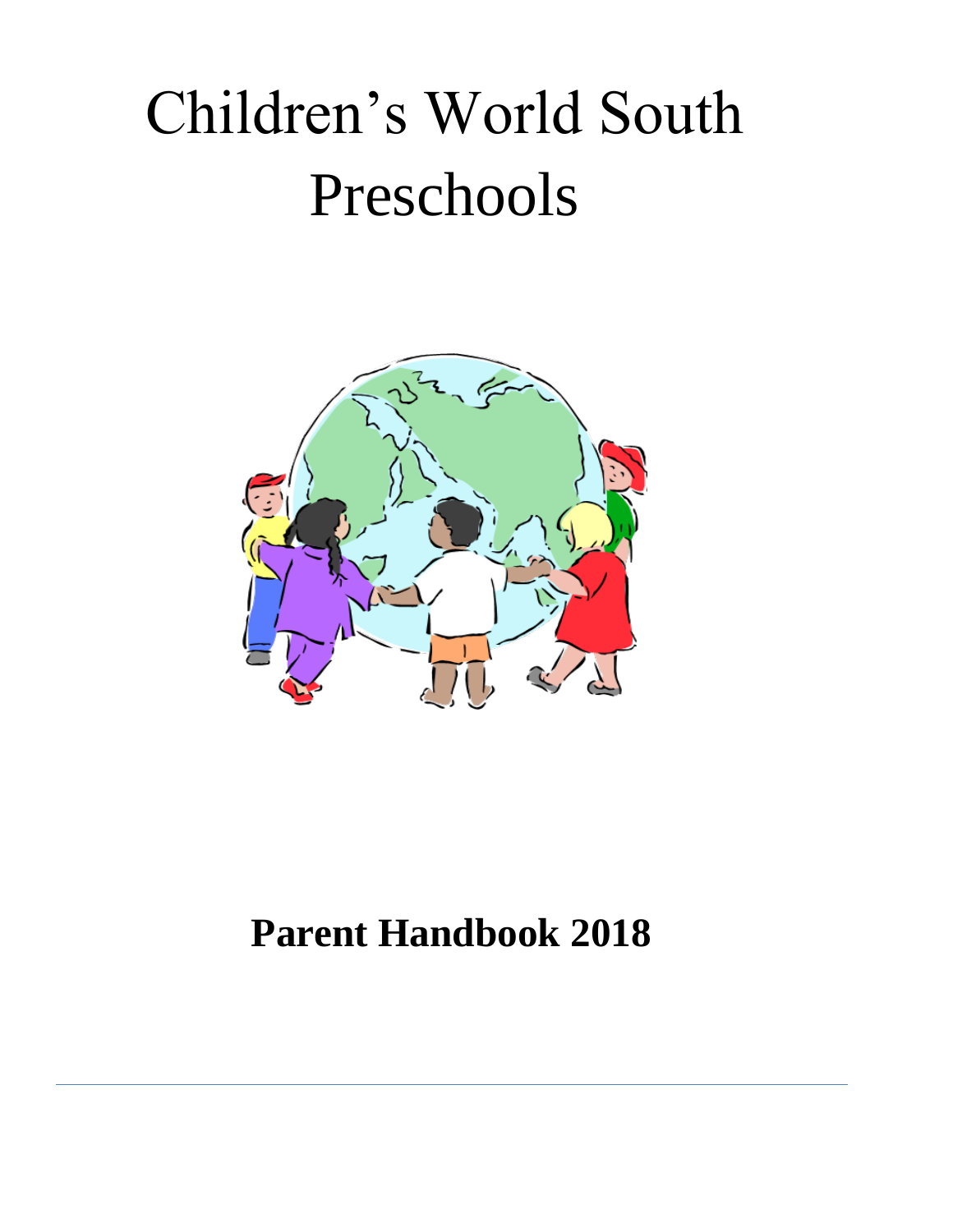### **BOARD OF DIRECTORS**

Maria Helen Fernandes Chief Executive Officer

Ross Fernandes Chief Operating Officer

Ralph Fernandes Chief Business Officer

Randall Fernandes Chief Financial Officer

Contractual agreements made with J&J Childcare Inc DBA Children's World South or Children's World of Davie Inc DBA Children's World South will be honored by the respective corporation. From here forth the before mentioned corporations will be referred to as: Children's World South or Children's World South Preschool or Children's World South Preschools or Children's World or CWS.

A contractual agreement with one of the above mentioned corporations may or may not be honored by the other, with the discretion held by the corporation's board of directors.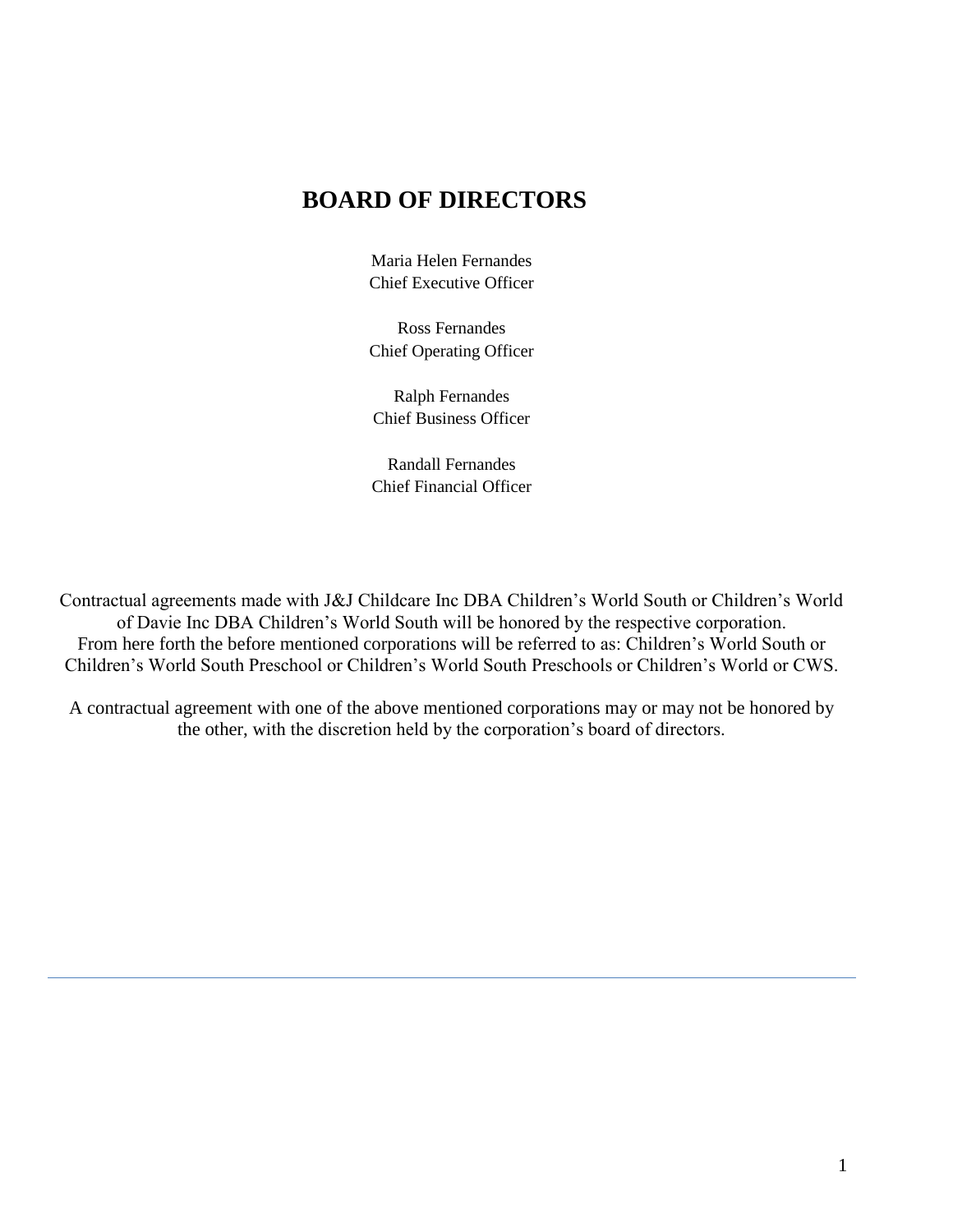We are glad that you have chosen Children's World South for your child's education. We provide quality education alongside a warm, nurturing environment. We are looking forward to sharing experiences with your child and family, instilling the love and passion for life long learning.

We recognize that children are unique, capable individuals full of potential and eager to learn. We are a play based school and provide real life experiences to make learning real and relevant. We are in the process of starting Kindergarten for the new academic year 2018-2019. We are also planning to have an after school program which will cater to the needs of the after school children ages 5-8.

#### **Mission Statement**

We are committed to offering a high quality program through unique and multi-sensory activities which ensures that each child's learning potential has been reached. All of our learning experiences are developmentally appropriate for the children's learning abilities.

#### **Philosophy**

The goal of our program is to provide the children in our center with a safe, nurturing and learning environment that will benefit the child, parent, and our community. We understand both the concerns of parents and the needs of young children. Both are the foundation of our program. We respect each child as an individual with unique qualities of personality, intelligence, and creativity.

#### **Non-discrimination Policy**

Children's World South provides equal opportunity for enrollment and employment to all qualified students and staff without regard to race, religion, creed, color, national ancestry, physical disability, mental disability, medical condition, marital status, sex, or age. If any person or child believes that they have been subject to any discriminating treatment, for whatever reason, they should notify the Director immediately so that we may address and rectify the situation.

#### **Open Door Policy**

Children's World South has an open door policy and parents are welcome to visit anytime. If you are a new parent please give your child sufficient time to adjust to the new school routine, to bond with teachers and build new friendships.

#### **Program Discription**

Children's World South is guided by frameworks of The Creative Curriculum/ Teaching Strategies to engage children in meaningful developmentally appropriate experiences. The curriculum provides a framework for planning activities and arranging the indoor and outdoor learning environment in support of children's development. We recognize that children learn best via hands-on play experiences; and teachers purposefully design learning opportunities within art, literacy, math, science, building, technology, music, and dramatic-play.

#### **Learning Objectives**

The Creative Curriculum/ Teaching Strategies Gold sets 38 objectives for development and learning. These objectives are predictors of school success, and they address all areas of early learning: socialemotional, physical, language, cognitive, mathematics, science and technology, social-studies and the arts.

#### **Excellence in Education**

Children's World South is a Gold Seal, 5 Star + quality rated (QRIS), Accredited Professional Preschool Learning Environment (APPLE) in our Fort Lauderdale location. We are now striving towards bringing the same level of quality to our Davie location. These rigorous and voluntary accreditations process attests to the school's commitment to achieving Professional National Standards in excellence. These accreditations help families identify high quality programs for their young children.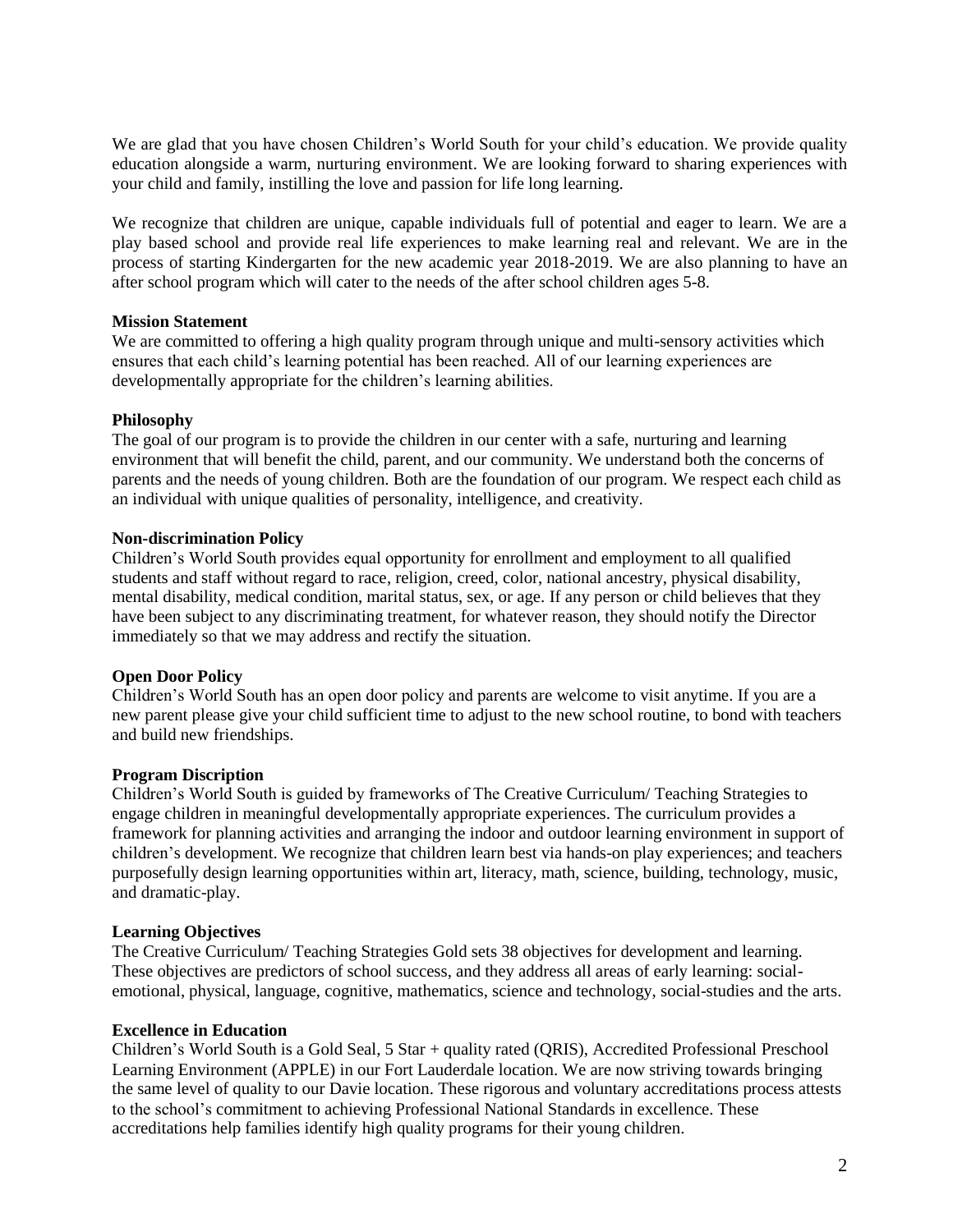#### **Assessment and Screening**

Ongoing assessment of children in our program allows us to plan appropriate learning experiences and help all children succeed. Screening is an integral component of a quality program. When screening and assessment are practiced, relevant information is obtained in order to guide the teaching team on creating meaningful experiences which serve children well. Ongoing assessment supports our plan for program and curriculum improvements, adapting teaching practices and modifying the classroom environment. Based on the assessments we will recommend further evaluations through Early Steps for children birth to three or FDLRS three to five years of age or call Early Learning Coalition Behavior Specialist to observation in the classroom.

#### **SCHOOL POLICIES AND PROCEDURES**

#### **Classroom routine starts at 8:30 a.m. Your child needs to be in the classroom before or by 8:30 a.m.**

| AGE GROUP           | <b>SCHOOL HOURS</b>   |
|---------------------|-----------------------|
| Toddlers and Two's: | 7:00 am $-5:30$ pm    |
| Preschool:          | 7:00 am - 6:00 pm     |
| Part Time VPK:      | $9:00$ am $-12:00$ pm |

Children's World South opens at 7:00 am and closes at 6:00 pm SHARP. A late pickup fee is assessed at \$2 per minute after 6:00 pm and the fee is due at the time of pickup for each child. Toddler and the Two year old classrooms close at 5:30 pm Sharp. Children picked up after 5:30, a late pickup fee of \$2 per minute will assessed for each child. If the school is not contacted by 7:00 pm, we are required by law to contact local police and Childcare Licensing Enforcement.

#### **Young children thrive with consistency, therefore, please drop off and pick up your child (ren) at the above listed times.**

In order to gain maximum benefit from his/her preschool experience, please see that your child attends each session, unless he/she is sick. It is very important for your child to arrive to class on time. **Parents: you must sign (electronically or manually) your child in and out every day and write the exact time when you drop off and pick up. Children are not allowed to sign as it is a legal document.**

#### **School Closings**

| July 4, 2018                                             |
|----------------------------------------------------------|
| August $15th$ , 2018                                     |
| September $3rd$ , 2018                                   |
| November $12th$ , 2018                                   |
| November $22nd$ , 2018                                   |
| December 24 <sup>th</sup> , 2018 Early Release (12:00pm) |
| December $25th$                                          |
| January $1st$ , 2019                                     |
| January $15th$ , 2019                                    |
| February $19th$ , 2019                                   |
| April $19^{th}$ , 2019                                   |
| May $28^{\text{th}}$ , 2019                              |
|                                                          |

*\*If the holiday falls on a Saturday, the holiday is observed on the Friday preceding the holiday. If the holiday falls on a Sunday, the holiday is observed on the Monday following the holiday.*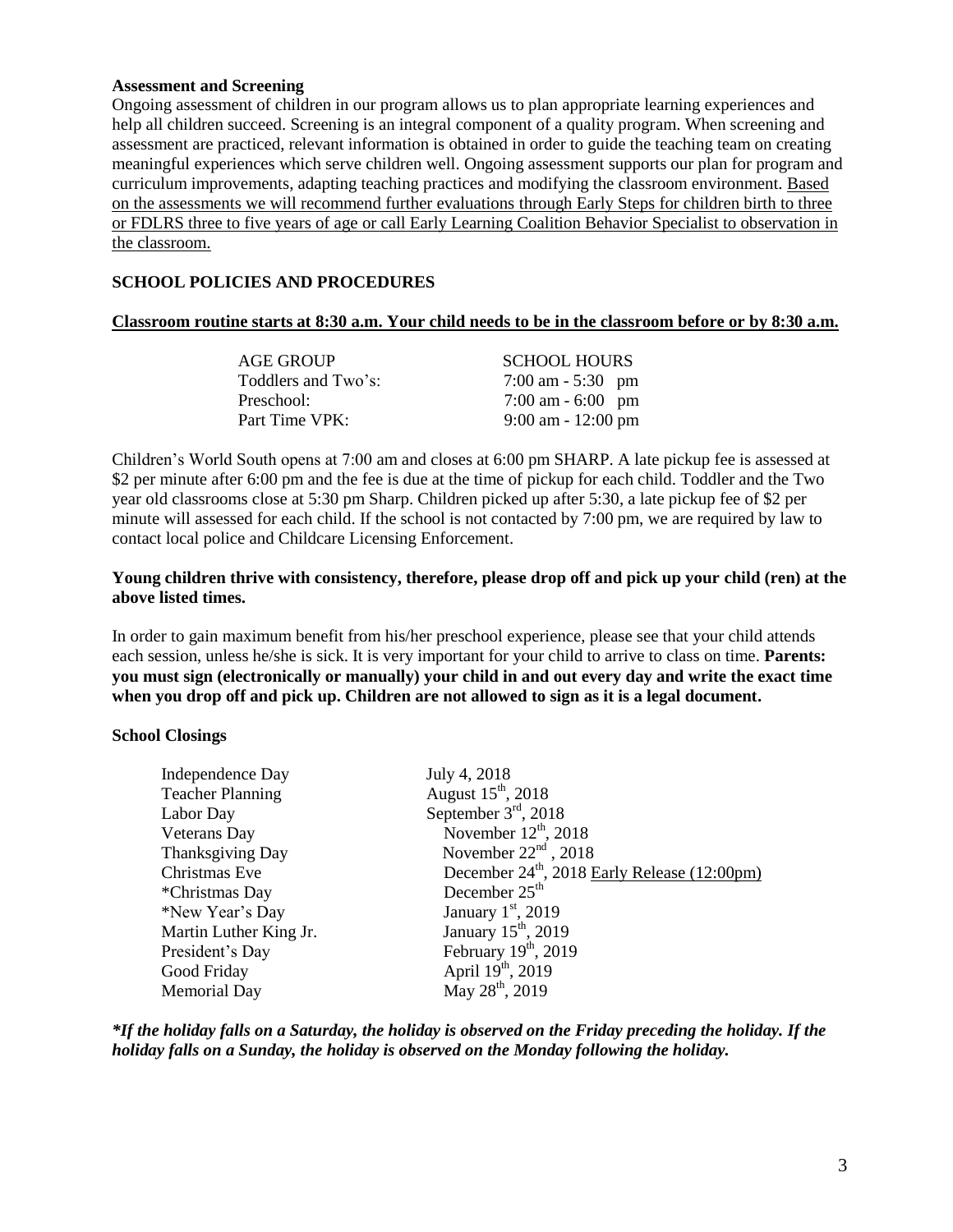#### **Arrival/ Departure**

A smooth morning routine helps children build skills, and provides a sense of security. Please keep staff informed about your child's health, moods, eating habits, family situation or anything that might affect your child's behavior at school. We recommend that you establish a routine by walking your child to the classroom, greeting the teacher, helping to put items away in their cubby, assist in hand washing and sit them down for breakfast (if they arrive early, between 7:00-8:00 a.m.) or at table toys.

If your child is having difficulty separating, signal to the teacher for assistance. Feel free to call us later to check how your child is doing.

Please call the school if you are running late for either drop-off or pickup.

If arriving after the classroom's morning meeting has already started (9:05AM), in order to not disturb the meeting, we kindly ask you to please wait in the office for a teacher to escort your child into the classroom. In the event a parent has an emergency contact the office to inform the name of the adult picking up the child. The parent must give the Provider the password listed on the enrollment packet in order for the child to be released.

If an unauthorized person attempts to pick up your child, provider will use the following procedures

- Provider will telephone the parents/guardian and seek verbal permission for the unauthorized pick up. If the parent/guardian cannot be reached by telephone, then the child will not be released.
- Provider will make a copy of the unauthorized person's identification. (We will only accept a valid Driver's License, State ID or Passport). If no identification is produce we will not release the child.

#### **Attendance**

In order to gain maximum benefit from his/her preschool experience, please see that your child attends each session, unless he/she is sick. It is very important for your child to arrive to class on time (**8:30 am)**. PARENTS: YOU MUST SIGN YOUR CHILD IN AND OUT EVERYDAY. Children with excessive absences will be given a warning and eventually asked to be withdrawn from the school.

#### **Tuition**

Children's World South utilizes Tuition Express, an automated payment processing system as part of our Procare Software management system which allows us to process tuition and fee payments safely, quickly and efficiently allowing us to spend less time in the office and more time in the classroom.

Weekly or biweekly payments will be billed on Friday in advance for the upcoming week(s) pending the cycle you choose. The first due date will be determined at time of enrollment to match our current billing cycle.

If payment is not made on time or is unable to be charged due to processing issues with your financial institution such as incorrect billing information or insufficient funds, a \$30 late fee will be automatically posted to the account.

#### **Intoxicated Parent/Adult**

If a staff member suspects that the adult picking up the child is under the influence of alcohol, drugs or is not able to drive safely, the teacher or Director will request that another adult listed on the pick-up list be contacted to pick up the child. All efforts will be made until another adult can pick up the child and safely take him/her home.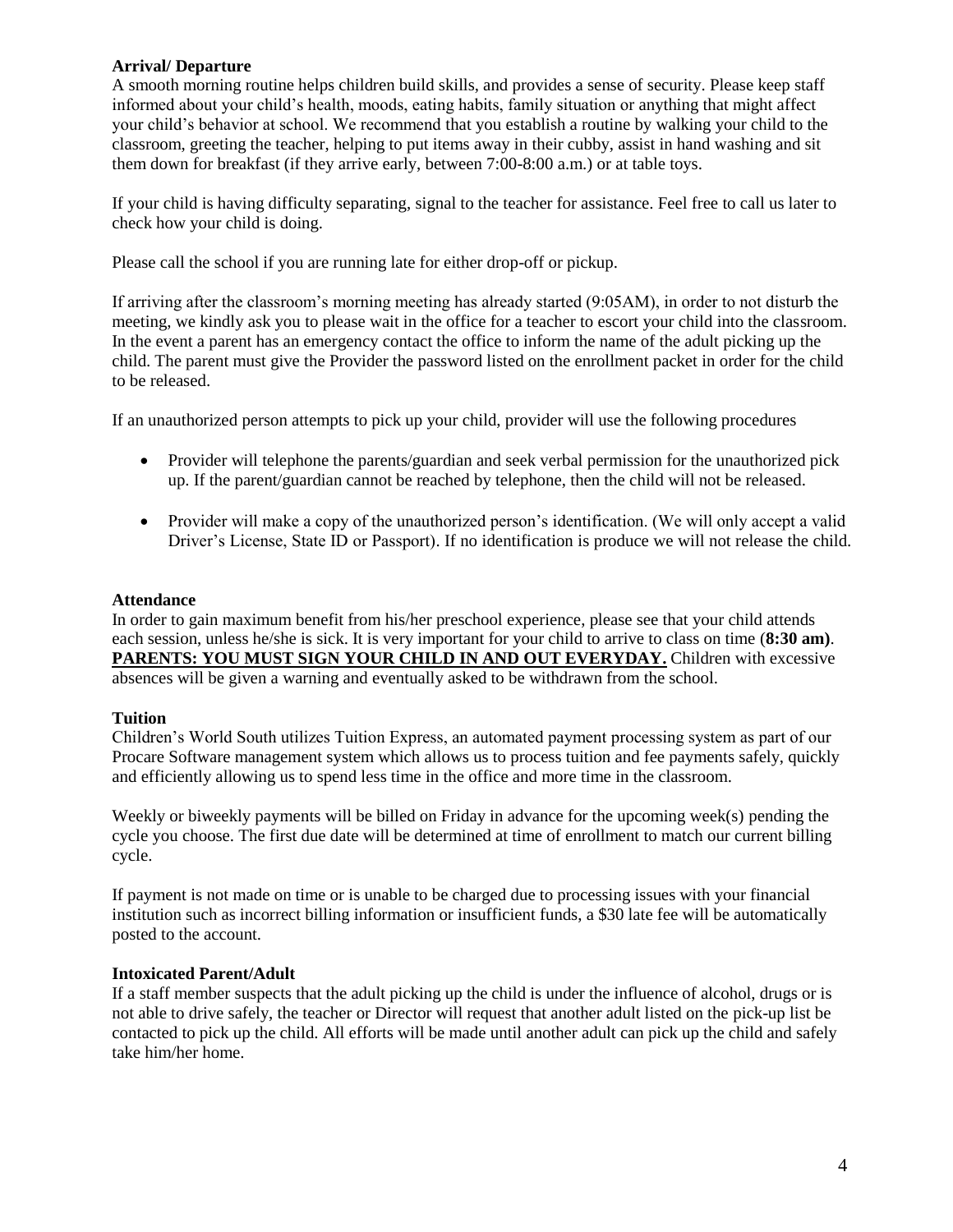#### **School Bags/ Blankets**

Large backpacks are discouraged due to limited space. We ask that parent send their child's blanket, sheet and change of clothes in the Children's World South red bags that are provided at enrollment (free), so that we can fold to fit into classroom cubbies. If you need additional bags you may purchase them for \$2:00.

#### **Toys from home**

We understand that morning drop off is hard but let's work together to teach children that toys from home stay at home. Toys brought from home create conflict and disturbance in the classroom as sharing is not an easy task for the children.

#### **Birthday Celebration**

Birthdays play an important role in the life of a child. We recognize how important your child's birthday is and therefore encourage you to follow our school policy to make his/her day more special. Please note, if parents wish to provide goody-bags, they may include things such as:-

- A book
- Bubbles
- Pencils and erasers
- You can contact the front office and discuss other appropriate/acceptable things.

Due to food allergy concerns, we ask that you refrain from brining treats to the school on your child's birthday. Please notify your child's teacher if you wish to bring a special treat like frozen yogurt and fresh fruits. You will supply napkins, bowls and spoons for the party. No balloons are allowed, as it is a safety hazard. Birthday celebrations at school must be kept simple. We are not able to host extravagant birthday celebrations. These should be scheduled for your home or an appropriate setting outside of school. Please refrain from sending candy and toys as certain toys might be considered as a safety hazard (Quality Rating Improvement System - QRIS). **Please remember that we are a nut-free campus.** Your cooperation is greatly appreciated.

Invitations for private birthday celebrations may be distributed at school only if the entire class is invited.

One of the best gifts any parent can give a child is the love of books. Birthday Book Club provides families with an opportunity to celebrate special occasions by purchasing a book that will be permanently placed in the Library.

#### **Family Involvement**

The following are some of the opportunities that are already available to you and your family. If you would like to help us expand our list, we welcome your ideas!

| Reading                                                                                             | Gardening                       |  |
|-----------------------------------------------------------------------------------------------------|---------------------------------|--|
| Parenting Class (Positive Behavior Support)                                                         | <b>Financial Literacy Class</b> |  |
| Literacy Chair                                                                                      | <b>School Survey</b>            |  |
| Volunteering (contact the Director)                                                                 | Music and Movement Event        |  |
| <b>Family Picnic</b>                                                                                | Festivals & Events              |  |
| We encourage parents to become involved with the Creative Curriculum / Teaching Strategies Studies: |                                 |  |

| Beginning the year                   | <b>Tree Study</b>     |
|--------------------------------------|-----------------------|
| Clothing Study                       | <b>Ball Study</b>     |
| Recycle, Reuse and Reduce            | <b>Building Study</b> |
| <b>Outdoor Classroom Environment</b> | <b>Weather Study</b>  |
| Zoo Study                            | <b>Beach Study</b>    |
| <b>Animal Study</b>                  | Pet Study             |
| <b>Exercise Study</b>                |                       |

Teachers in the toddler and two year old room might change the Study based on the interest of the children.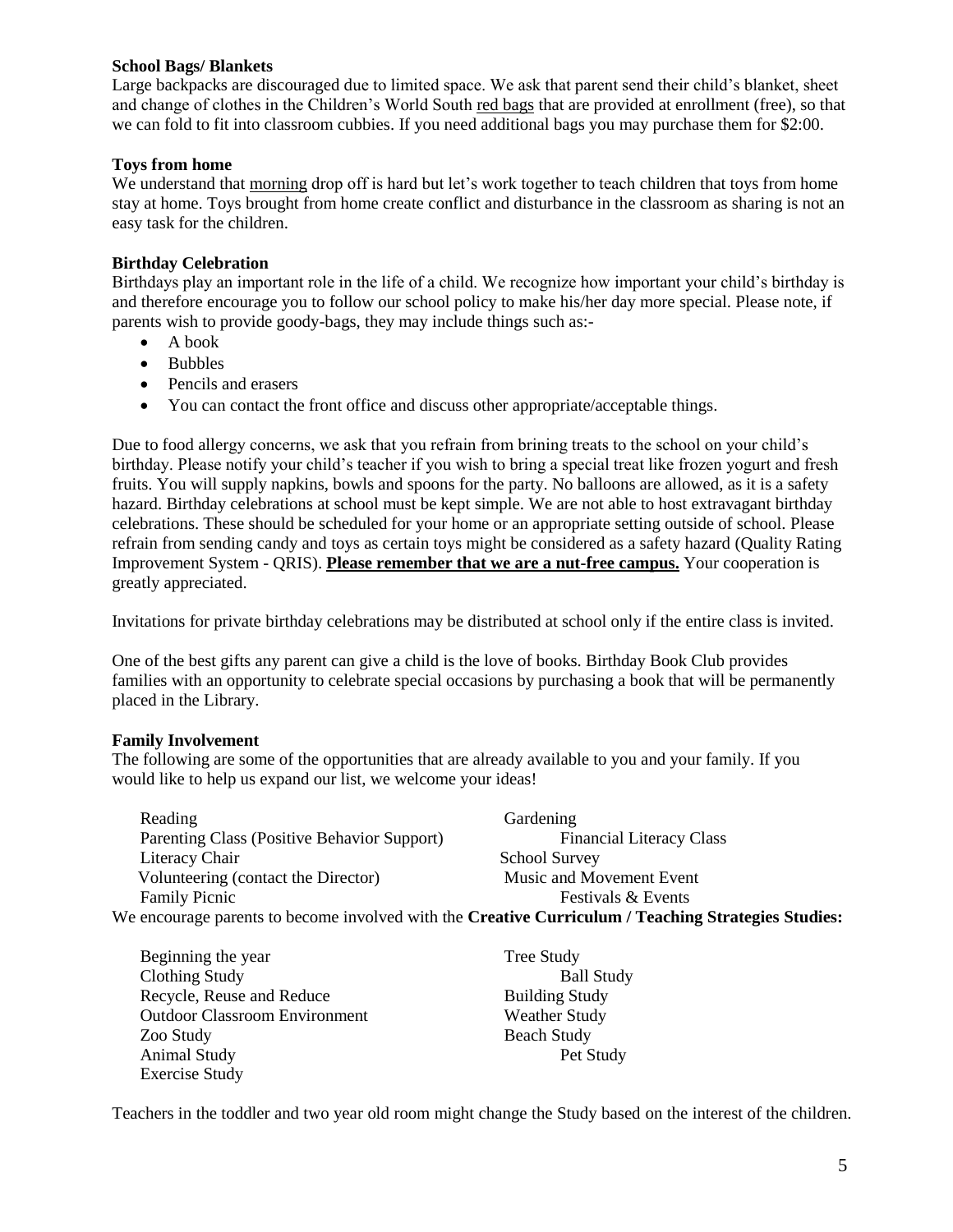#### **Cultural Sensitivity Policy**

Children's World South is committed to diversity and cultural sensitivity. We do not discriminate based on race, gender, religion, or ethnic origin. Many cultural events/traditions are incorporated in our program based on the Investigations. Families who do not wish their child to participate in any celebrations must speak to the Director/ teacher. We will honor the wishes of each family with sensitivity and diligence.

Culture and family traditions are a part of our regular learning experiences. Families are invited to share their culture and traditions, especially foods and recipes that are enjoyed at home and at family celebrations. Please check with director /teacher about children's allergies. We will adopt these ideas into our curriculum and routines. Any food brought from home during celebrations must list the ingredients and this will be posted on the bulletin board.

#### **Communication**

We value the important role our families play in the improvement of our program, and once a year we ask our families to provide feedback via a survey. Your participation is critical, and the program's potential for improvement, licensing, and accreditation is closely linked to your perception and experiences within our school. Because quality improvement is a collaborative effort, we kindly ask that you respond to the survey shortly after receiving it. We place a great deal of importance on communication within our school and between home and school. Communication means sharing thoughts, ideas and feelings between one person and another.

#### **Parent to Teacher Communication**

- Notify us of upcoming family events or travel plans.
- Inform us of any changes in daily home or school routine.
- Notify us with a physician's note regarding any change in your child's ability to participate in activities.

#### **Teacher to Parent**

- Classroom information board is located in each classroom
- Daily Reports (toddlers and 2's)
- Classroom newsletters will be emailed at the beginning of each Study  $(3's, 4's, and 5's)$
- Incident/Accident reports will be at the front desk.

#### **Scheduled conferences**

Two conferences are scheduled twice a year to discuss your child's progress. Please do not ask a teacher to discuss your child at length as he is brought to class. Teachers will be greeting the children at this time. Feel free to call for a conference with a teacher or the director if a problem arises. When a parent has any concerns please make sure you address it **privately** with the Director.

#### **Parent to Administration**

Please notify the school's director of any communicable disease, head lice, contagious or serious illness or hospitalization of your child or of any close family member. Notify us in advance of any planned lengthy absence.

For divorced or separated couples we kindly ask that you provide us with a copy of your current child custody agreement.

If your child has an IEP (Individual Education Plan) submit a copy to the office.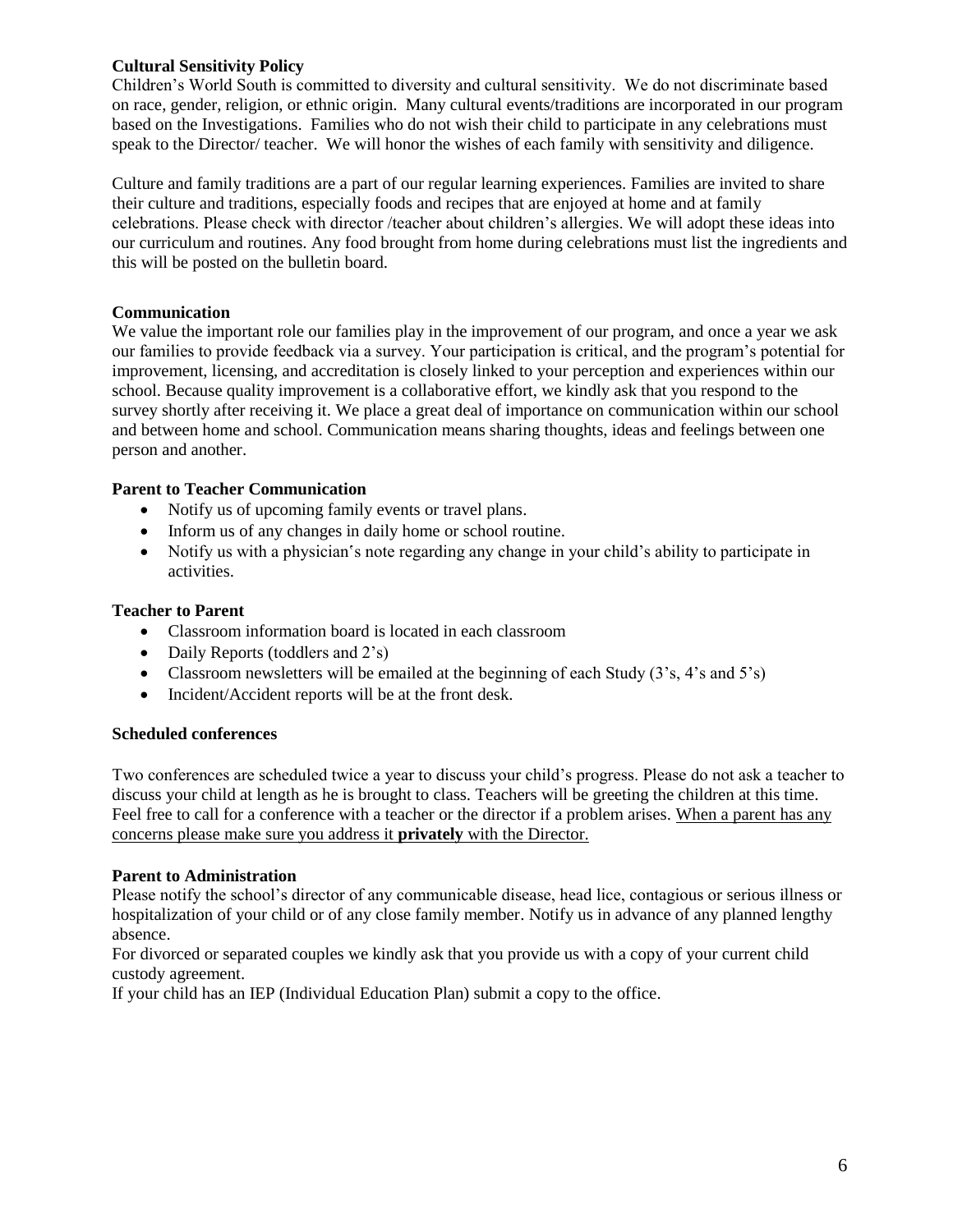#### **Uniform policy**

CWS requires every student to wear the approved CWS uniform which must be obtained from the front desk.

#### **BOYS**

**Shirt:** Red Polo with embroidered CWS logo. **If your child wears an under shirt GIRLS**

**Shirt:** Red polo with embroidered CWS logo

#### **make sure it is not longer than the uniform shirt and it must be white.**

**Bottoms:** Navy blue pants or shorts. Jeans or black bottoms will not be permitted.

**Shoes:** Velcro Sneakers are required. (Shoes with laces, open toe/heel footwear such as sandals, crocs ARE NOT PERMITTED). Shoes must be the child's correct shoe size, it cannot fit the child too big as this is a safety hazard. **Accessories:** No jewelry is permitted (necklaces, bracelets, wrist bands). We will not be responsible for lost jewelry **Bottoms:** Navy blue pants shorts or skorts. Jeans or black bottoms will not be permitted.

**Shoes:** Velcro Sneakers are required. (Open toe/heel footwear such as sandals, ballerina, and Crocs ARE NOT PERMITTED) Shoes must be the child's correct shoe size; it cannot fit the child to big as this is a safety hazard. Due to safety issues no accessories like beads, barrettes or bobby pins will be permitted in your daughter's hair. No necklaces, bracelets or wrist bands will be allowed.

**Winter:** navy blue sweat pants or navy blue pants, navy blue sweater

Afterschool care students during winter/ spring/ summer and days off from elementary school must wear camp school shirts with logo and navy blue/black bottoms to our program every day (no jeans please).

Parents who bring their children without school uniform and/or worn out school uniform will be required to purchase a school shirt or navy blue bottom at the front office. Payment will be debited form card immediately.

#### **Diapers**

Parents are required to bring four diapers daily. (We do not accept the big pack of diapers as we lack the space for storage)

A box of wipes (You will be informed on the daily report if wipes are needed)

#### **Classroom Necessities**

Please provide an extra set of uniform shirt and pants to be kept in your child's cubby in case of accident. Parent must bring crib sheet and thin blanket every Monday and take it home for laundry every Friday. **This is a Broward County Childcare Licensing Ordinance.** Every time you forget to bring sheets or blankets, your child will be provided a sheet and blanket and these items will be charged to your card on file.

#### **Discipline Policy**

We, at Children's World South, understand that in preschool, children are developing social, emotional, language, cognitive and motor skills. They are taught appropriate behavior techniques which encourage self-control and cooperation, and build self-esteem and self-direction. We use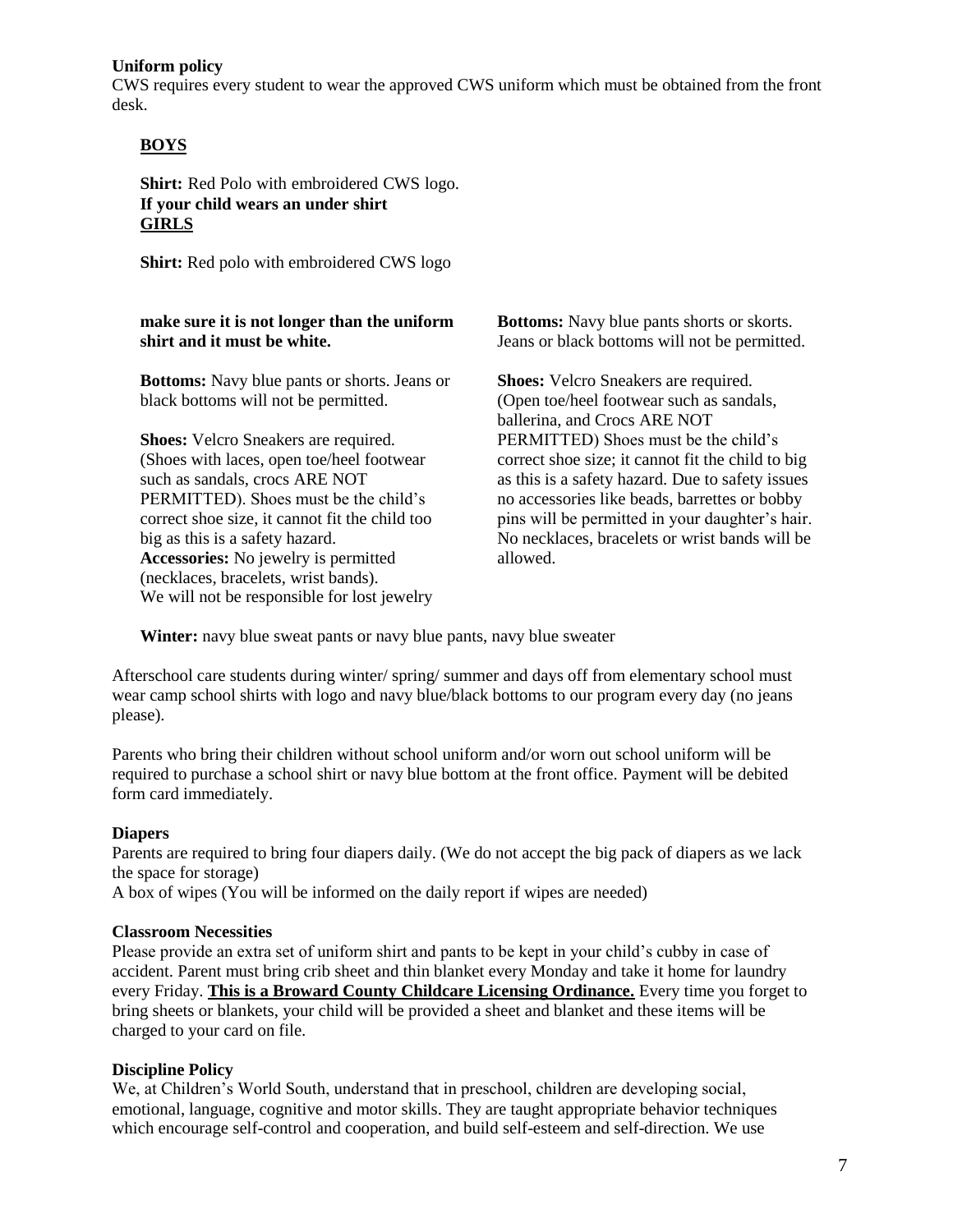positive role modeling, redirection, calming strategies ("safe place") peace making skills and problem solving. Corporal punishment is prohibited.

**We are now a PBS (positive behavior support) school.** This year we are fortunate to be part of this grant through the Children's Service Council of Broward County and our parents and staff receiving trainings (six for the staff and six for the parents) and materials for the school. Two PBS coaches are assigned to come to the school Mondays and Fridays from 8:00a.m – 2:00 p.m. to provide support and help model and implement strategies in the classroom. They are also available to help and provide guidance to parents, if required.

Should challenging behaviors persist, we will inform parents (guardians) and a conference will be requested. Our policy is to work with the family as a team to ensure consistency. If necessary, staff will provide families with resources for additional professional support.

#### **If inappropriate behavior continues, or does not improve after all methods have been attempted, parents will be asked to withdraw the child from the school.**

In addition to the Conscious Discipline Approach to teaching self-control, conflict resolution, character development and social skills, children can learn the following six-step process to resolve conflicts with other children. Each step is also a general interaction strategy that can be used in many situations to encourage positive behavior.

Six Steps in Conflict Resolution

- 1. Approach calmly, stopping any hurtful actions.
- 2. Acknowledge children's feelings.
- 3. Gather information.
- 4. Restate the problem.
- 5. Ask for ideas for solutions and choose one together.
- 6. Be prepared to give follow-up support

#### **Health Information**

Children's World South promotes a safe and healthy learning environment. It is your responsibility to keep your child's health records current. Failure to keep records current may result in termination of care. Your child must have a physical examination every 2 years. Immunizations must be renewed by the date indicated on your child's individual shot record.

The center does administer medication to the children. Parents must bring medication to the front office and complete an authorization form # 5. When your child is ill and needs medication inform your doctor that your child attends child care so they can adjust the dose accordingly. The child's name must be listed on the medication. Date, time and dosage will be recorded on a medication log. Medication or Nebulizer treatment will be administered in the afternoon only.

If your child becomes ill during the day you will be called to pick the child up. Please note that your child must be **picked up within 1 hour of the center calling you.** 

Should an accident or medical emergency involving your child occur, you will be notified at once. If your child needs emergency care, they will be transported to the nearest hospital. Emergency medical and transportation authorization must be on file.

Please keep your child at home if your child exhibits some of the following signs of communicable diseases: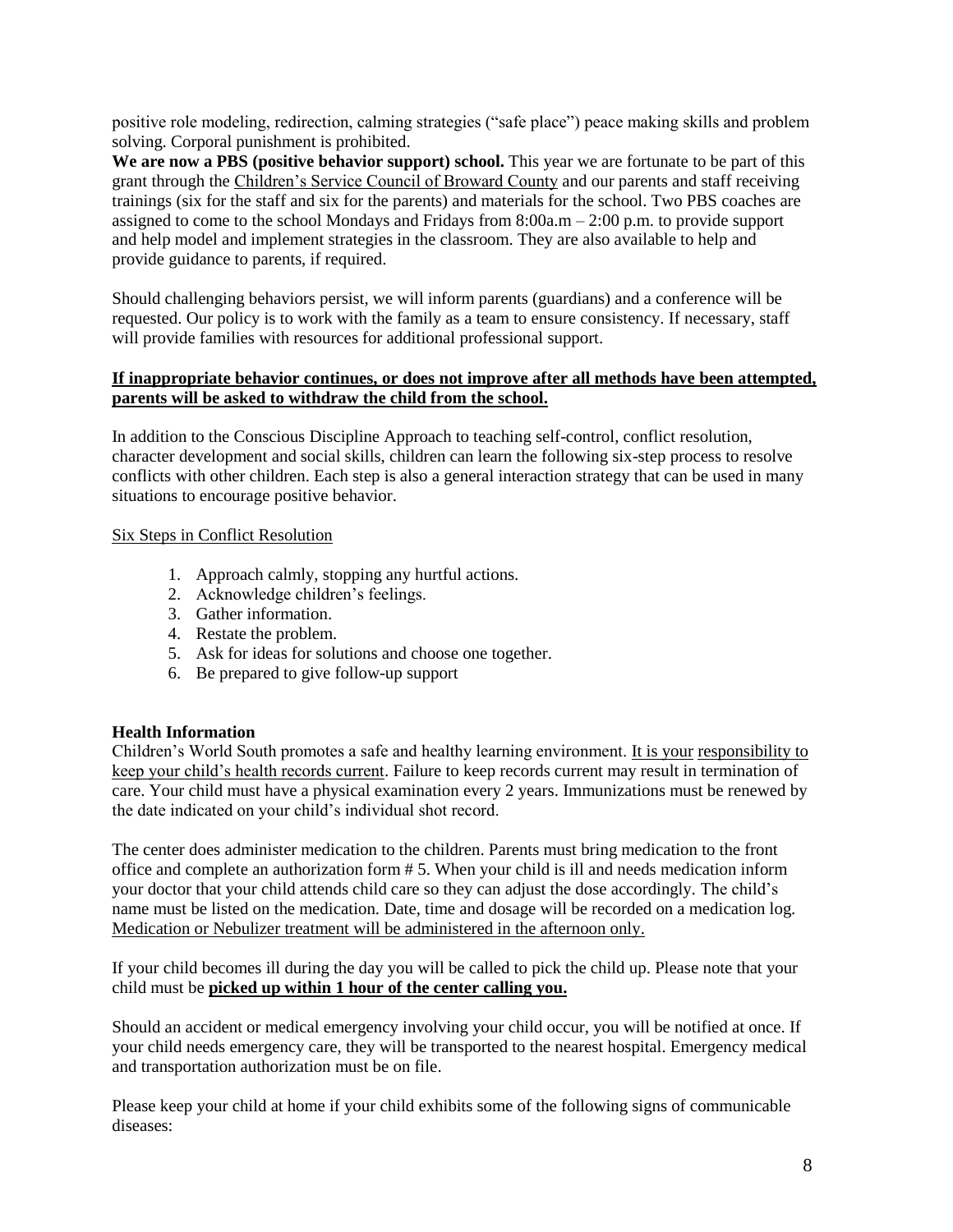Fever Nasal Discharge (Yellow/Green) Skin Rash Pain Lice

Frequent Coughing Vomiting Diarrhea Pink eye/ Conjunctivitis

All students will be randomly checked for head lice throughout the school year. In the event that your child is found to be with nits/ head lice, a phone call will be made to the parents for immediate student pick up. Students will not be permitted to return to school until they have received full treatment for head lice, which includes the removal of all dead nits.

#### **There are no exceptions to this rule, THIS IS A BROWARD COUNTY ORDINANCE. This is to protect the health of your child and all the children in our program. After your child has been ill, re-admittance to the program will only be granted after being symptom free for 24 hours. PARENTS MUST REPORT TO THE DIRECTOR/FRONT DESK BEFORE CHILD CAN GO TO THE CLASSROOM.**

We ask you to please not bring your child to the center with a fever. A fever is the body's way of letting you know that something is wrong.

Contagious diseases must be reported to the school by the parent as soon as the illness has been diagnosed, so that other parents may be notified of the exposure. When a potentially contagious illness occurs, a letter will be sent home to the parents of children who may have been exposed. We need to consider the well-being of all children, staff and families.

#### **First Aid**

State and Broward county regulation limit the amount of First Aid that the school can provide. The staff is limited to the use of soap water and band aids.

#### **Food Policy**

Breakfast from home will be served to your child between 7:00 – 8:00 a.m. If your child arrives after 8:00 a.m. breakfast will not be served, the parent must feed the child breakfast at home. All our teachers must be in their classrooms promptly at 8:30 a.m. to begin their day.

If any child has food allergies, the parent must notify the office staff upon registration and bring a doctor's note and fill out the Medical Statement for Children with Disabilities and Special Dietary Conditions. It must also be written on the enrollment packet. Monthly menus are posted on the parent bulletin board and in each classroom to make parents aware of the variety of choices available to the children. A copy of the Menu will also be emailed regularly.

#### **Closings**

Our center follows the School Board of Broward County for school closings. When a Hurricane Warning has been issued, the Pre-school will be closed. If this happens during the day, parents need to pick up their children promptly.

#### **Hurricane**

Here at CWS we follow The Broward County School Board Hurricane evacuation plan. When a hurricane warning has been issued CWS will closed. You can call the school and a message will notify you if the center will be closed or open. If the warning occurs when children are attending, parents will be notified to pick up their children immediately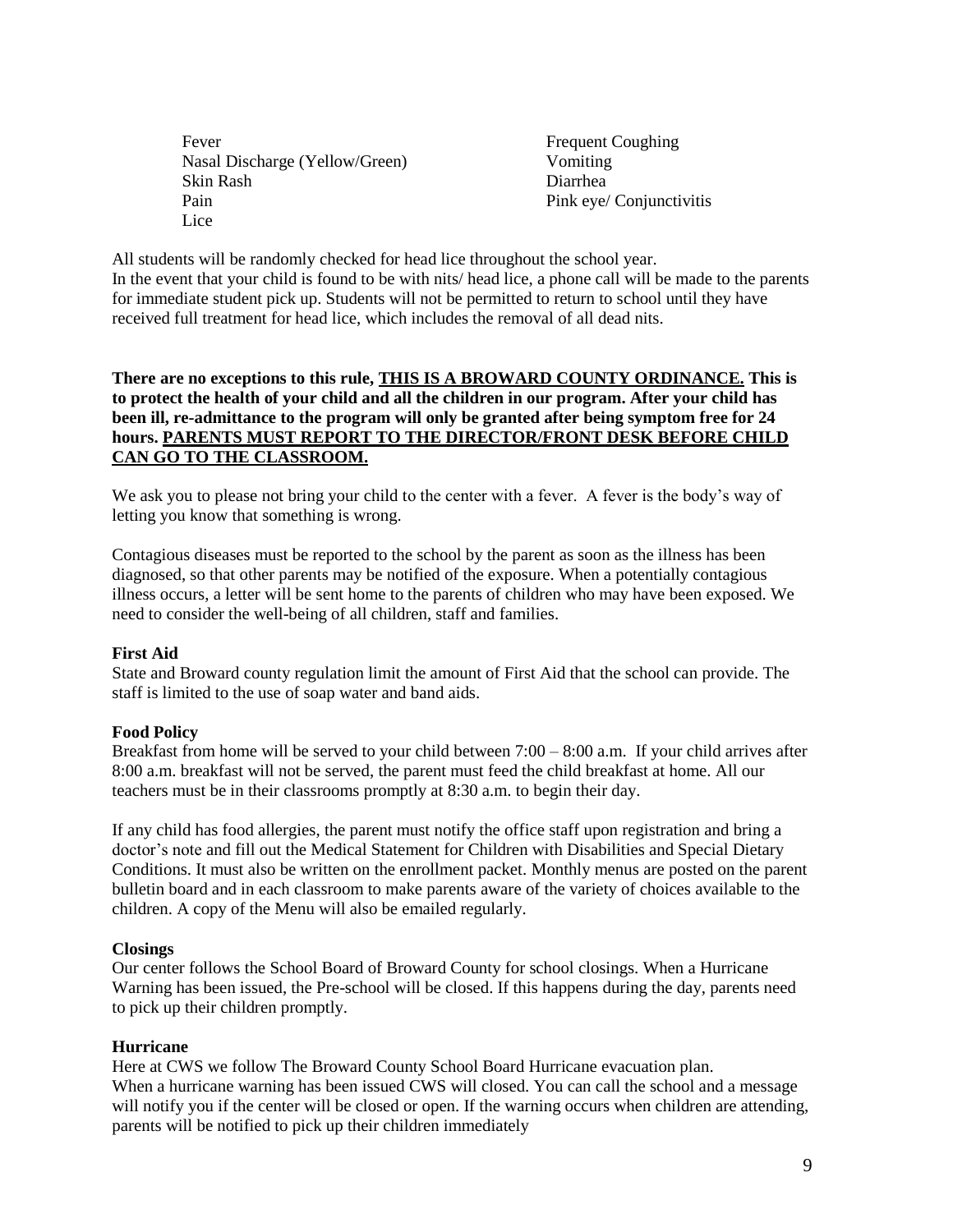#### **Tornado/ Sever Thunderstorm**

Children will assemble in the aftercare room. In conjunction with The Broward County School Board, our staff will listen to the radio broadcast. If power is available we will look at alerts or weather condition by internet or television news. Depending on how severe the weather a decision will be made if the center will be closed and parent will be notified to pick up their children.

#### **Flood**

In conjunction with The Broward County School Board, our Director will listen to radio broadcast for news forecast and if flood warning is in effect parent will be notified to pick up their child immediately.

#### **Fire Drill**

We practice fire drill once a month. All children will evacuate the building through designated marked fire exits either through the front door or the back doors to the playground. Teachers take attendance to make sure all children have been evacuated safely. The Director will check each room/bathroom to make sure that no child is left behind.

#### **Lock Down**

Our Directors and Executive Staff receive emergency alerts from the Broward Sheriff's Office, Broward School Board, and local municipalities. If an alert comes in that warrants a school lockdown we will begin the campus lockdown procedure.

We have to keep all space available for emergency vehicles and personnel. Therefore when the school is placed under lockdown we ask that you do not enter the school property. Do not pull into the driveway

Do not park in our parking spaces

Do not stand outside the building

Do not park in an adjacent lot and stand along our property line

During a lockdown nobody is allowed to enter or exit the building -You will be allowed to enter the school grounds once the all clear signal has been given.

In extreme circumstances we will release the children only if a law enforcement officer is present on the premises.

Keep in mind:

-There is no time limit to how long a lockdown can last, and if needed the school will remain under lockdown after business hours.

-If you go to one of our schools during a lockdown remember the area surrounding the school is considered unsafe, and for your safety we ask that you go to a safe place to wait until we can begin dismissal.

#### **Smoke Free Environment**

Smoking is prohibited within the early childhood facility and in all outdoor areas.

#### **Cell Phones**

Children's World South has a strict NO CELL PHONE POLICY

#### **Parking**

The space in front of the main door is a fire exit; please do not park in front of it.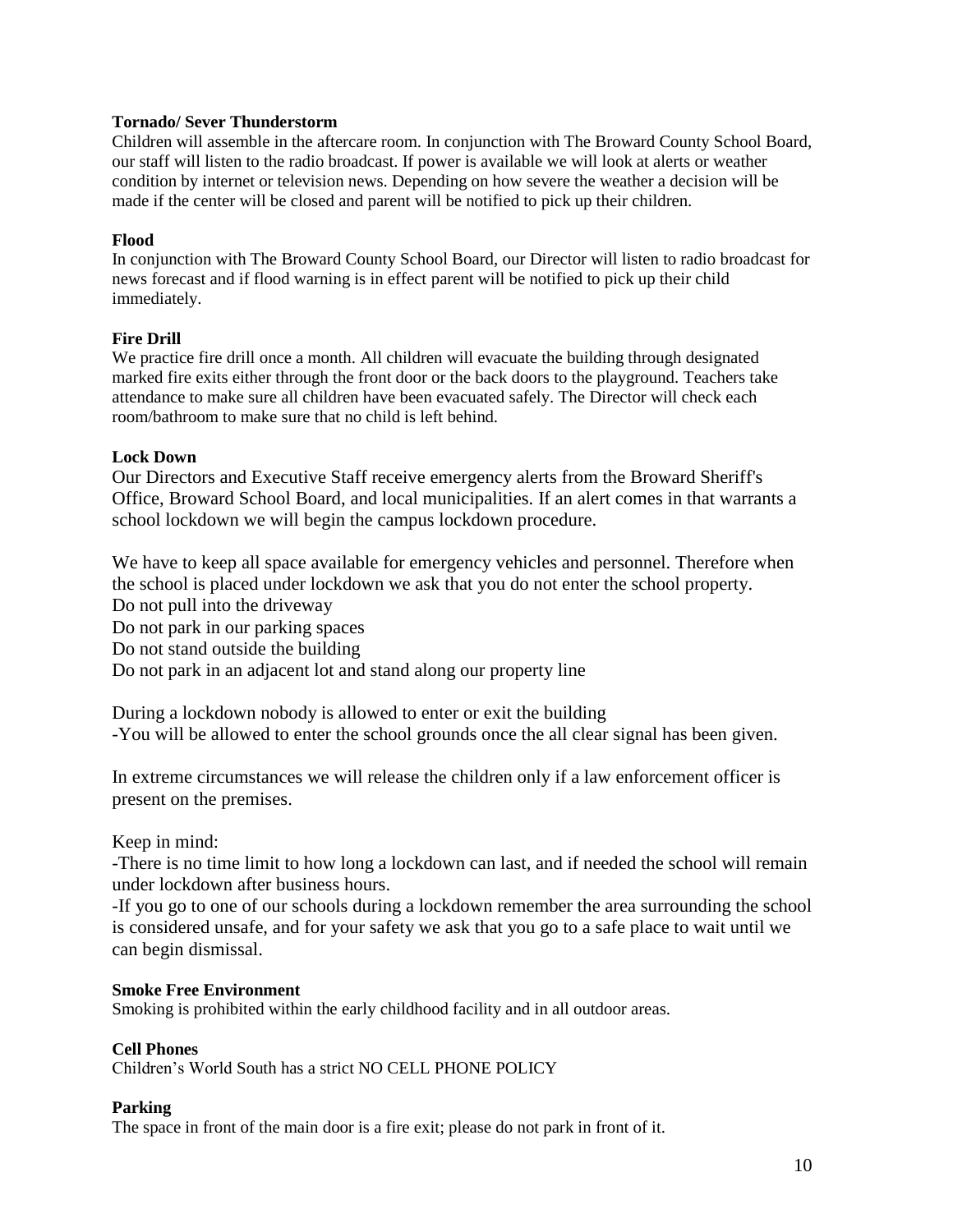During the peak drop off/pick up time please be sensitive not to park for a long period of time and not to block the front entrance. Occasionally we may have to remind you to move your car. If you want to speak to your child's teacher or have conference during peak time please park at St. Jerome's and walk to the school. Also during open house, parent trainings or other events parking will be at St. Jerome's church.

#### **Child Abuse Hot line**

All staff at CWS is mandated by law to report if they suspect any type of abuse or neglect.

The following are for **PARENTS ONLY** :

- Key pad at entrance
- Green exit button
- Hand sanitizer

**Sign in/out sheet signature (Please do not allow your child to write on the sheets as they are legal documents according to Broward County Ordinance)**

## **SEE NEXT PAGE FOR ACKNOWLEDGEMENT AGREEMENT**